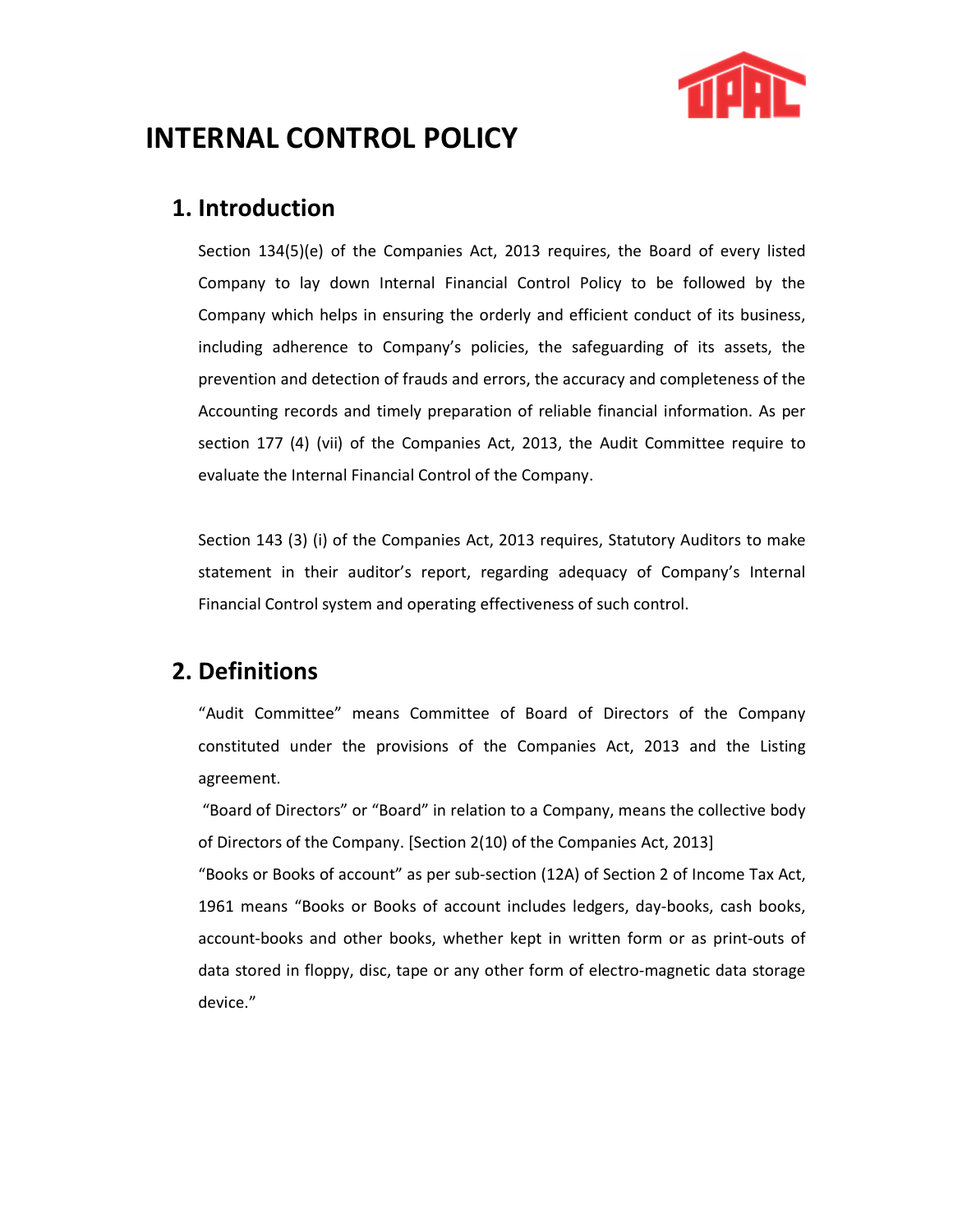

 "Financial Statement" as per Section 2(40) of Companies Act, 2013 in relation to a Company means a Statement which includes :

- (I) A balance sheet as at the end of the financial year
- (II) A profit and loss account, or in the case of a company carrying on any activity not for profit, an income and expenditure account for the financial year
- (III) Cash flow statement for the financial year
- (IV) A statement of changes in equity, if applicable; and
- (V) Any explanatory note annexed to, or forming part of, any document referred to in sub-clause (I) to subclause (IV)

"Internal Financial Control" as per Section 134(5)(e) of Companies Act, 2013 means" the policies and procedures adopted by the Company for ensuring the orderly and efficient conduct of its business, including adherence to company's policies, the safeguard of its assets, the prevention and detection of its frauds and errors, the accuracy and completeness of the accounting records, and the timely preparation of reliable financial information." & "Policy" means "Internal Financial Control Policy".

#### 3. Objectives

 Internal Financial Control is a System and Process which encompasses the Policies, System and procedures that protect the Company assets, ensure reliable financial reporting, correct disclosures and comply with all required rules and regulations applicable in the entire eco system in which Company is operating. Such system and Procedures are not only related to financial or non-financial accounting and reporting but also include company culture and best practices followed towards Social, Environmental and Governance. Internal Financial Control is also designed to facilitate effective risk management system of the company.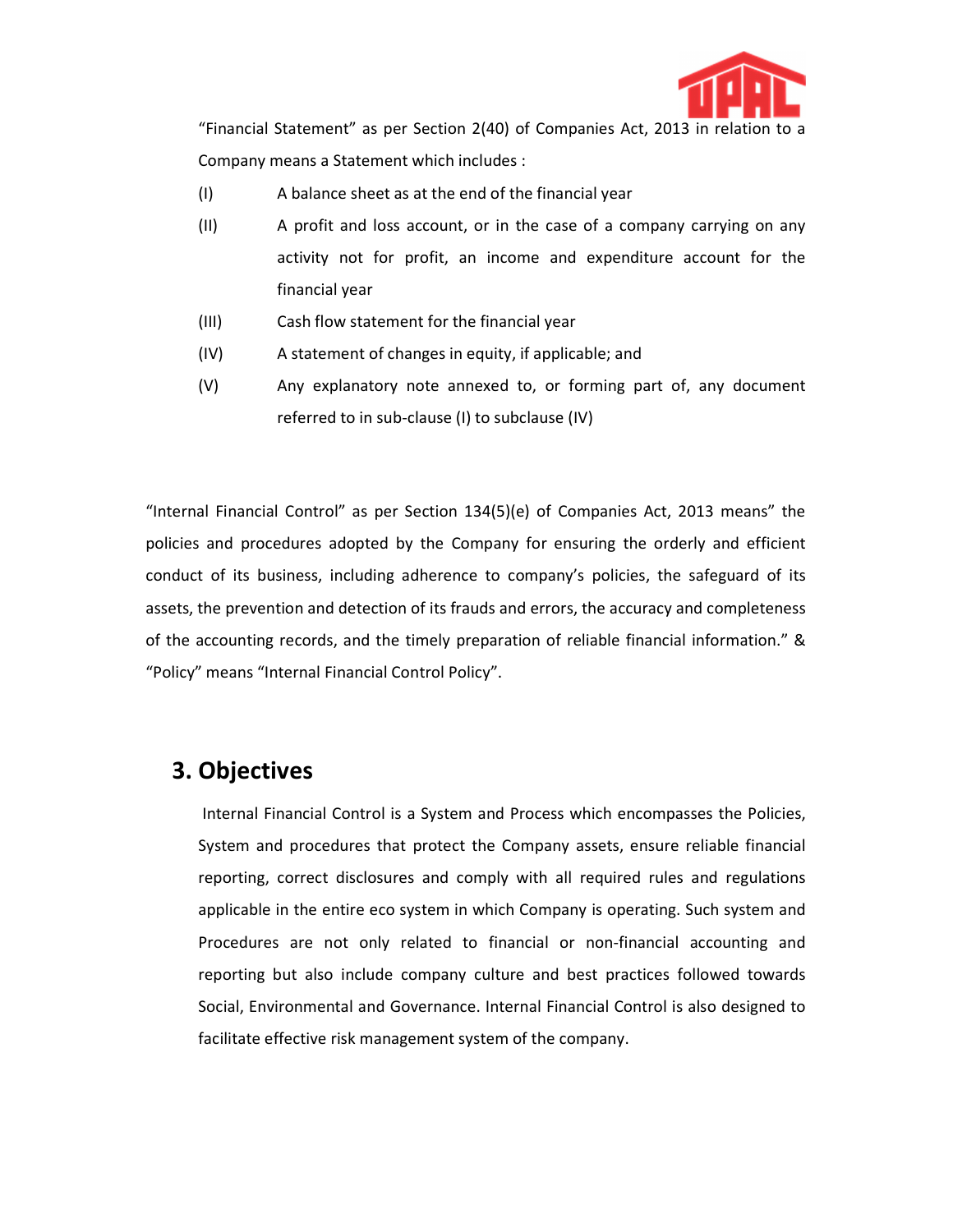

 Company has reasonable Internal Financial Control in place which facilitate and helps in achieving the following effectively:

- a) To identify and mitigate risks
- b) To provide reasonable assurance that operations are efficient and effective
- c) To Safeguard Company assets (tangible & intangible Both)
- d) To ensure Financial reporting is accurate, reliable and on time
- e) To ensure Company's resources are used prudently and in an efficient, effective and economical manner
- f) To ensure effective internal control and Internal Audit System in place
- g) To design a framework through which Company's resources are Directed, Monitored and Measured
- h) To ensure that Company is in compliance with all law, rules and regulations
- i) To ensure Company policies and procedures are implemented effectively

## 4. Elements of Internal Financial Control Framework

The essential elements of an effective internal financial control framework are:

- a) Culture and environment of Organization
- b) Delegation of Authority
- c) Company Policies and procedures
- d) Trained and properly qualified staff
- e) Information Technology controls
- f) Internal audit system
- g) Senior Management compliance assurance
- h) Risk identification and assessment